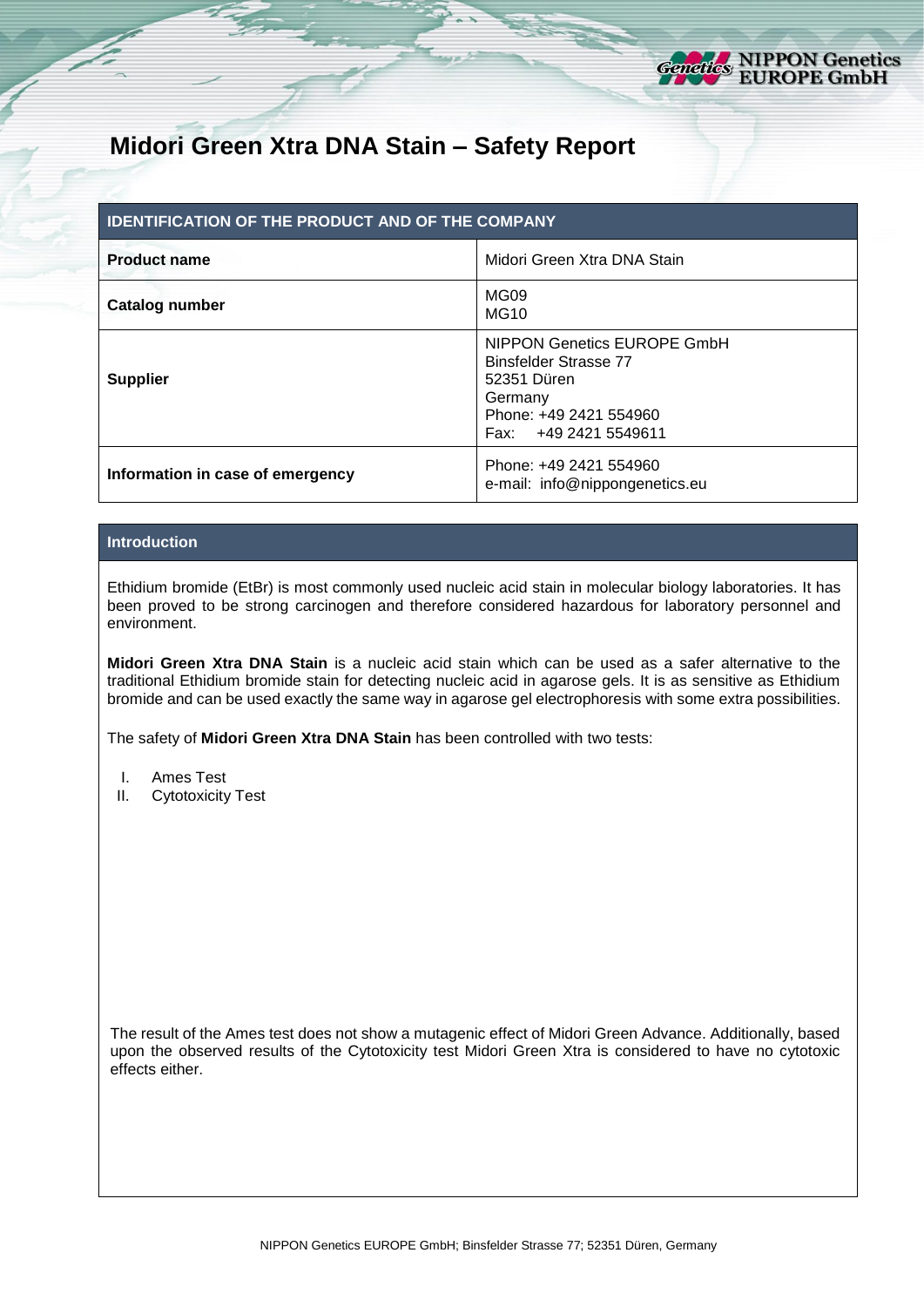

# **I AMES TEST**

#### **1. Test System:**

The Ames test employed four Salmonella strains, TA97a, TA98, TA100, TA102 and TA1535. When these bacteria are exposed to mutagenic agents, under certain conditions reverse mutation from amino acid (histidine) auxotrophy to prototrophy occurs, giving colonies of revertants. In order to test the mutagenic toxicity of metabolised products, S9 fraction, a rat liver extract, was used in the assays. The S9 fraction contains a mixture of several enzymes and is known to be able to convert some chemicals into mutagens.

Midori Green Xtra DNA Stain was dissolved in DMSO, and the concentrations were 0.313, 0.625, 1.25, 2.5 and 5 µL/plate, respectively.

The control groups included solvent control plates (DMSO) and positive control plates. Different positive control articles are used based on different bacteria strains. The description of bacteria strains and individual concentration of mutagens are shown below:

| Mutagen           | S9 | Concentration<br>(µg/plate) | Strain            |
|-------------------|----|-----------------------------|-------------------|
| 9-aminoacridine   |    | 50                          | TA97a             |
| 2-nitrofluorence  |    | 5                           | TA98              |
| sodium azide      |    | 0.4                         | TA100, TA1535     |
| mitomycin C       |    | 0.5                         | TA <sub>102</sub> |
| 2-aminoanthracene |    | 4.0                         | TA1535, TA102     |
| benzo [a] pyrene  |    | 4.0                         | TA98              |
| 2-aminofluorene   |    | 4.0                         | TA97a, TA100      |

+: with S9; -: without S9

#### **2. Test Procedure:**

#### **2.1. Spot test:**

The test was performed by adding test article solution on sterile paper discs, which were placed on *S. typhimurium* plates. Plates were incubated at 37±2°C for 24 to 48 hours and the bacteriostasis ring (cell toxicity) or circularity formed by large number of colonies (mutation) was checked.

#### **2.2. Plate incorporation test:**

The test substance (0.1 mL) and 0.1 mL bacterial suspension with 0.5 mL S9 mixture (+S9) or without S9 mixture (-S9) were mixed uniformly in test tubes with 2 mL overlay agar (liquid, 45°C, containing 0.5 mM histidine/biotin). The mixture was uniformly poured on the prepared underlay agar plates. After solidification, the plates were incubated at 37°C for 48 h. At the end of the incubation, revertant colonies per plate were counted. All plating was done in triplicate. The spontaneous mutation colonies of negative control group must be in the reasonable range and the reverse mutation colonies of each positive control must be two times higher than the average of the negative control group.

## **3. Test Result:**

In the spot test there were no obvious bacteriostasis ring (cell toxicity) or circularity formed by large numbers of colonies (mutation) around the disc in each test group, so the 5µL/plate, 2.5µL/plate, 1.25 µL/plate, 0.625 µL/plate and 0.313 µL/plate dosage were used in plate incorporation test. This test showed that whether the rat liver enzyme metabolic system treated or not, all test data were within effective range. Furthermore, the revertant numbers of test article did not appear to be two times more than that of the negative contol groups and did not reach positive reaction criteria.

| <b>TA98</b><br>$\overline{\phantom{a}}$<br>TA102<br>152F<br>$\lambda$ $\cap$ .<br>A100<br>Strain<br>i est<br>$^{\prime}$<br>TA978<br>៶៲៴៴៴<br>.<br>.<br>$\sim$ $\sim$ |
|-----------------------------------------------------------------------------------------------------------------------------------------------------------------------|
|-----------------------------------------------------------------------------------------------------------------------------------------------------------------------|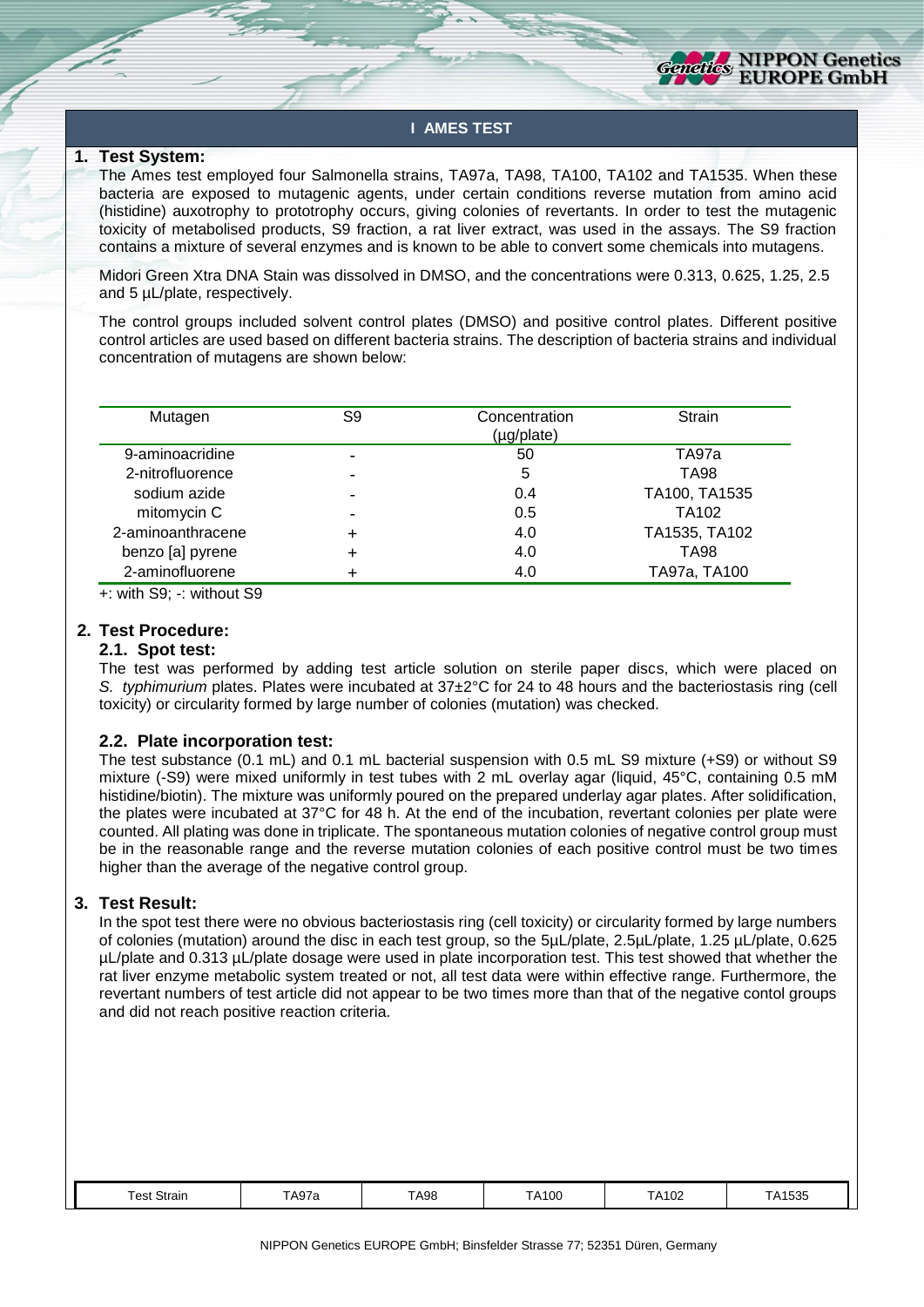

|                           |                                  | S9                  |           | $+$            | $\blacksquare$ | $\ddot{}$               | $\blacksquare$ | $+$          | $\overline{a}$ | $\ddagger$ |        | $+$          |           |
|---------------------------|----------------------------------|---------------------|-----------|----------------|----------------|-------------------------|----------------|--------------|----------------|------------|--------|--------------|-----------|
|                           |                                  |                     | plate 1   | 172            | 84             | 50                      | 57             | 104          | 135            | 504        | 492    | 10           | 11        |
|                           |                                  |                     | plate 2   | 187            | 85             | 55                      | 43             | 114          | 110            | 528        | 412    | 11           | 12        |
|                           |                                  | Negative<br>Control | plate 3   | 205            | 93             | 53                      | 49             | 120          | 91             | 736        | 388    | 12           | 16        |
|                           |                                  | (NC)                | Avg       | 188            | 87,3           | 52,7                    | 49,7           | 112          | 112            | 589,3      | 430,7  | 11           | 13        |
|                           |                                  |                     | SD        | 16,5           | 4,9            | 2,5                     | $\overline{7}$ | 22,1         | 22,1           | 127,6      | 54,5   | $\mathbf{1}$ | 2,6       |
|                           |                                  | 2X Avg. Of NC       |           | 376            | 174,7          | 105,3                   | 99,3           | 224          | 224            | 1178,7     | 861,3  | 22           | 26        |
|                           |                                  |                     | plate 1   | 412            | 576            | 168                     | 640            | 300          | 300            | 1352       | 1648   | 171          | 246       |
|                           |                                  |                     | plate 2   | 418            | 624            | 161                     | 512            | 272          | 272            | 1304       | 1480   | 150          | 262       |
|                           |                                  | Positive<br>Control | plate 3   | 426            | 822            | 152                     | 496            | 264          | 264            | 1256       | 1464   | 137          | 269       |
|                           |                                  |                     | Avg       | 418,7          | 666,7          | 160,3                   | 549,3          | 278,7        | 278,7          | 1304       | 1530,7 | 152,7        | 259       |
|                           |                                  |                     | <b>SD</b> | $\overline{7}$ | 117,9          | 8                       | 78,9           | 18,9         | 18,9           | 48         | 101,9  | 17,2         | 11,8      |
|                           |                                  |                     | plate 1   | 187            | 107            | 54                      | 51             | 92           | 92             | 608        | 488    | 16           | 10        |
|                           |                                  |                     | plate 2   | 208            | 101            | 46                      | 38             | 93           | 93             | 664        | 428    | 12           | 10        |
|                           |                                  | 5                   | plate 3   | 209            | 91             | 49                      | 35             | 94           | 94             | 800        | 380    | 11           | 10        |
|                           |                                  |                     | Avg       | 201,3          | 99,7           | 49,7                    | 41,3           | 93           | 93             | 690,7      | 432    | 13           | 10        |
| Colony Number (CFU/plate) |                                  |                     | <b>SD</b> | 12,4           | 8,1            | $\overline{\mathbf{4}}$ | 8,5            | $\mathbf{1}$ | 1              | 98,7       | 54,1   | 2,6          | $\pmb{0}$ |
|                           |                                  |                     | plate 1   | 207            | 87             | 46                      | 36             | 100          | 53             | 720        | 488    | 13           | 18        |
|                           |                                  |                     | plate 2   | 201            | 85             | 52                      | 45             | 106          | 65             | 732        | 416    | 13           | 16        |
|                           |                                  | 2,50                | plate 3   | 195            | 84             | 56                      | 47             | 119          | 65             | 752        | 404    | 16           | 16        |
|                           |                                  |                     | Avg       | 201            | 85,3           | 51,3                    | 42,7           | 108,3        | 61             | 734,7      | 436    | 14           | 16,7      |
|                           |                                  |                     | <b>SD</b> | $\,6\,$        | 1,5            | $\,$ 5 $\,$             | 5,9            | 9,7          | 6,9            | 16,2       | 45,4   | 1,7          | 1,2       |
|                           | Test Article Solution (µL/plate) |                     | plate 1   | 189            | 52             | 26                      | 30             | 96           | 65             | 584        | 484    | 22           | 10        |
|                           |                                  |                     | plate 2   | 148            | 54             | 30                      | 30             | 96           | 53             | 608        | 480    | 16           | 10        |
|                           |                                  | 1,25                | plate 3   | 131            | 70             | 31                      | 34             | 78           | 50             | 680        | 464    | 15           | 11        |
|                           |                                  |                     | Avg       | 165            | 58,7           | 29                      | 31,3           | 90           | 56             | 624        | 476    | 17,7         | 10,3      |
|                           |                                  |                     | SD        | 29,8           | $9,9$          | 2,6                     | 2,3            | 10,4         | $\bf 7,\!9$    | $50\,$     | 10,6   | $_{3,8}$     | 0,6       |
|                           | 0.625                            |                     | plate 1   | 210            | 66             | 26                      | 30             | 106          | 55             | 592        | 516    | 8            | 10        |
|                           |                                  |                     | plate 2   | 226            | 64             | 26                      | 23             | 97           | 57             | 776        | 464    | 9            | 12        |
|                           |                                  | plate 3             | 223       | 56             | 24             | 22                      | 89             | 65           | 816            | 460        | 11     | 13           |           |
|                           |                                  | Avg                 | 219,7     | 62             | 25,3           | 25                      | 97,3           | 59           | 728            | 480        | 9,3    | 11,7         |           |
|                           |                                  |                     | SD        | 8,5            | 5,3            | 1,2                     | 4,4            | 8,5          | 5,3            | 119,5      | 31,2   | 1,5          | 1,5       |
|                           |                                  |                     | plate 1   | 181            | 68             | 24                      | 26             | 75           | 59             | 704        | 382    | 14           | 14        |
|                           |                                  |                     | plate 2   | 203            | 64             | 24                      | 23             | 90           | 57             | 656        | 384    | 13           | 14        |
|                           |                                  | 0.313               | plate 3   | 235            | 62             | 26                      | 20             | 103          | 52             | 624        | 408    | 13           | 14        |
|                           |                                  |                     | Avg       | 206,3          | 64,7           | 24,7                    | 23             | 89,3         | 56             | 661,3      | 388    | 13,3         | 14        |
|                           |                                  | $\mathsf{SD}$       | 27,2      | 3,1            | 1,2            | $\mathbf{3}$            | 14             | 3,6          | 40,3           | 18,3       | 0,6    | $\mathbf 0$  |           |

#### **4. Conclusion**:

The results showed that the revertant numbers of the tested reagent "Midori Green Xtra" appeared to be two times less than that of the negative control group in *Salmonella typhimurium* TA97a, TA100 and TA1535. Midori Green Xtra causes no mutagenic effects to these *Salmonella typhimurium* strains.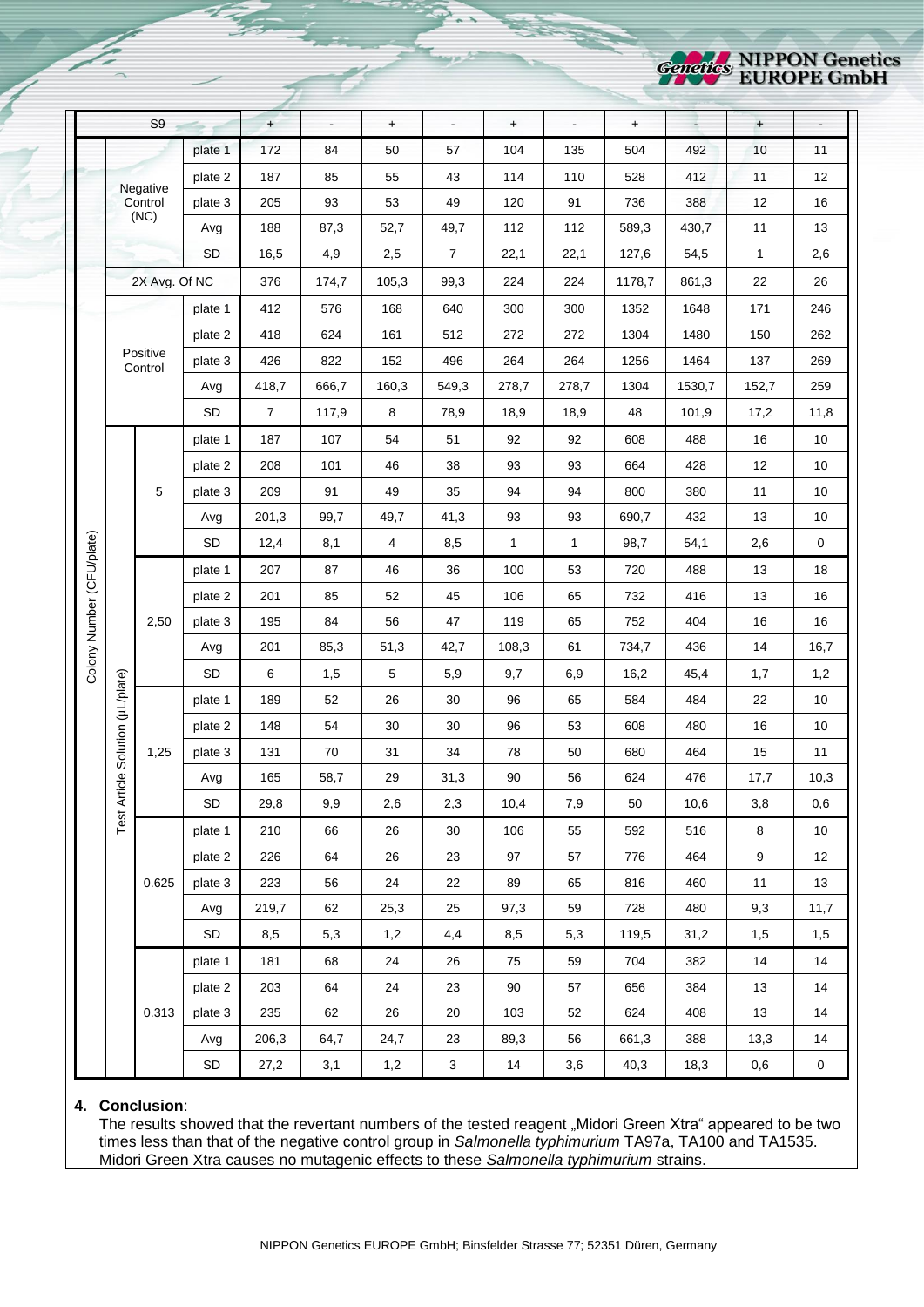

# **II CYTOTOXICITY TEST**

# **1. Test System**

The cytotoxicity test is performed according to the requirements described in Biological evaluation of medical devices – Part 5: Tests for *in vitro* cytotoxicity (ANSI/AAMI/ISO 10993-5).

The test is designed to evaluate the acute adverse biological effects of chemical compounds. Cytotoxicity is preferred as a pilot project test and an important indicator for toxicity evaluation as it is simple, fast and has a high sensitivity. This test saves animals from toxicity.

The cell line use for the test is L-929 cell (NCTC clone 929, BCRC RM60091). This cell line was cultured in Eagle's minimum essential medium (MEM) containing 10% fetal bovine serum (FBS) and 2.0 mM L-Glutamine at  $37^{\circ}$ C and  $5\%$  CO<sub>2</sub>.

As negative control the cells were treated only with medium. The positive control group was treated with phenol. The test item (Midori Green Xtra was diluted 10,000 fold).

#### **2. Test Procedure**

L-929 cells were treated with the test item, negative control or positive control. Triplicate plates are prepared for each treatment.

The cells were incubated for 24 hours and observed microscopically for cytotoxic effects. Cultures were observed under microscopy and grade for reactivity using a 0 to 4 scale.

| $0 = no$ reactivity     | Discrete intracytoplasmatic granules; no cell lysis.                                                                                             |
|-------------------------|--------------------------------------------------------------------------------------------------------------------------------------------------|
| $1 =$ slight reactivity | Not more than 20% of the cells are round, loosely attached and without<br>intracytoplasmatic granules; occasional lysed cells are present.       |
| $2=$ mild reactivity    | Not more than 50% of the cells are round and devoid of<br>intracytoplasmatic granules; no extensive cell lysis and empty areas<br>between cells. |
| 3= moderate reactivity  | Not more than 70% of the cell layers contain rounded cells or are lysed.                                                                         |
| $4=$ severe reactivity  | Nearly complete destruction of the cell layers.                                                                                                  |

#### MTT quantitative analysis:

Culture medium from L929 cells was replaced with culture medium containing the test item, negative control or positive control. After incubation for 24 hours, MTT was added in all wells and incubated for  $2 \pm 0.5$  hours. After incubation, DMSO was added to the wells and read at 570 nm using a spectrophotometer. Mean value of growth inhibition was calculated by the following formula:

Mean value growth inhibition =  $100\% + A570$  (Negative control) –  $A570$  (positive control or test item) /  $A570$  (negative control)

#### **3. Results:**

Qualitative analysis: Results of morphology of cells after 24 hrs treatment





Figure 1: Morphology of cells treated for 24 hrs. (A) Negative control, culture medium containing 10% FBS. (B) Positive control, culture medium containing phenol. (C) Test item, culture medium containing 10,000 fold diluted test substance. Cells treated with negative control and test item displayed no lysis. Cells treated with positive control were nearly complete destructed of the cell layer.